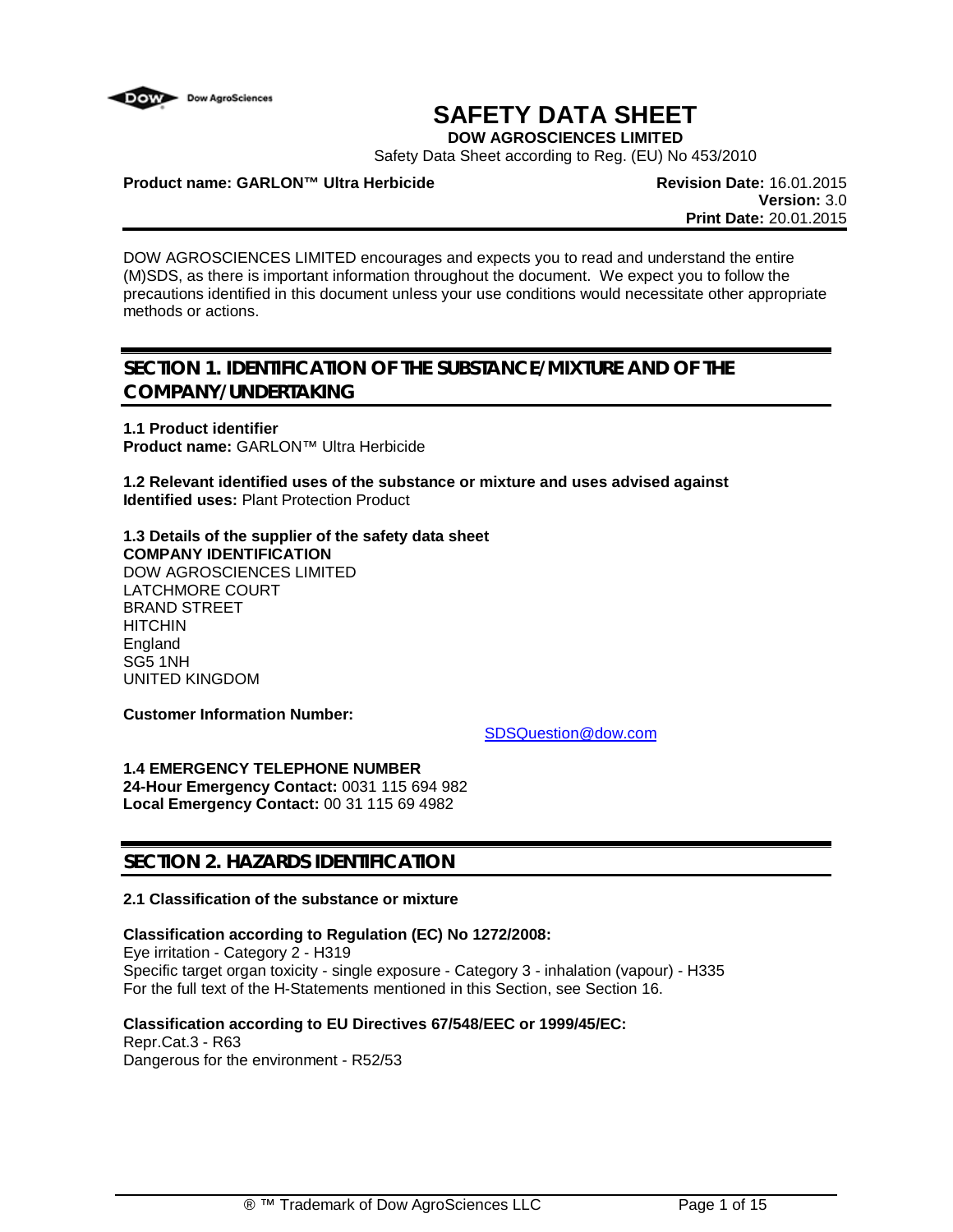For the full text of the R-phrases mentioned in this Section, see Section 16.

#### **2.2 Label elements**

**Labelling according to Regulation (EC) No 1272/2008:**

**Hazard pictograms**



#### **Signal word: WARNING**

- **Hazard statements** H319 Causes serious eye irritation.<br>H335 May cause respiratory irritation
- May cause respiratory irritation.

# **Supplemental Hazard Statements**

To avoid risks to human health and the environment, comply with the instructions for use.

#### **Precautionary statements**

| P261        | Avoid breathing dust/ fume/ gas/ mist/ vapours/ spray.                              |
|-------------|-------------------------------------------------------------------------------------|
| P280        | Wear eye protection/face protection.                                                |
| P304 + P340 | IF INHALED: Remove person to fresh air and keep comfortable for breathing.          |
| P305 + P351 | IF IN EYES: Rinse cautiously with water for several minutes. Remove contact lenses, |
| + P338      | if present and easy to do. Continue rinsing.                                        |
| P337 + P313 | If eye irritation persists: Get medical advice/attention.                           |
|             |                                                                                     |

#### **Contains** Triclopyr Triethylamine Salt

### **2.3 Other hazards**

no data available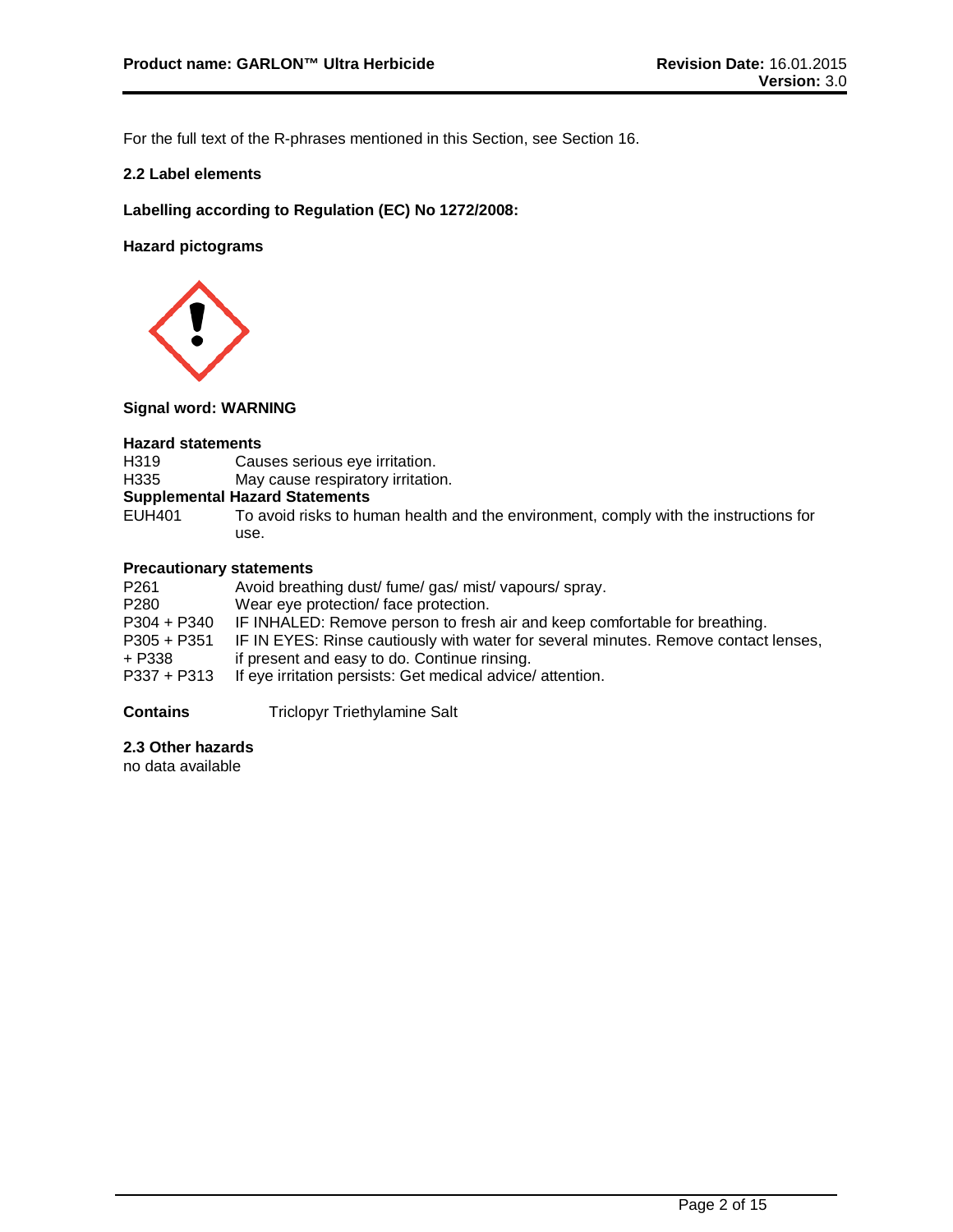### **SECTION 3. COMPOSITION/INFORMATION ON INGREDIENTS**

#### **3.2 Mixtures**

This product is a mixture.

| <b>CASRN/</b><br>$EC-No. /$<br>Index-No.                            | <b>REACH</b><br><b>Registration</b><br><b>Number</b> | <b>Concentration</b> | <b>Component</b>                             | <b>Classification:</b><br><b>REGULATION (EC) No</b><br>1272/2008     |
|---------------------------------------------------------------------|------------------------------------------------------|----------------------|----------------------------------------------|----------------------------------------------------------------------|
|                                                                     |                                                      |                      |                                              |                                                                      |
| <b>CASRN</b><br>57213-69-1<br>EC-No.<br>260-625-1<br>Index-No.      |                                                      | 16.2%                | Triclopyr<br>Triethylamine Salt              | Flam. Liq. - 3 - H226<br>Eye Irrit. - 2 - H319<br>STOT SE - 3 - H335 |
| <b>CASRN</b><br>566191-89-7<br>EC-No.<br>Not available<br>Index-No. |                                                      | 2.2%                 | Aminopyralid<br>Triisopropanolamin<br>e Salt | Not classified                                                       |
| <b>CASRN</b><br>69029-39-6<br>EC-No.<br>Polymer<br>Index-No.        |                                                      | < 1.0 %              | Alkylphenol<br>alkoxylate                    | Aquatic Chronic - 2 - H411                                           |

If present in this product, any not classified components disclosed above for which no country specific OEL value(s) is(are) indicated under Section 8, are being disclosed as voluntarily disclosed components.

For the full text of the H-Statements mentioned in this Section, see Section 16.

| <b>CASRN / EC-No. / Index-No. Concentration</b> | <b>Component</b> | <b>Classification:</b><br>67/548/EEC |
|-------------------------------------------------|------------------|--------------------------------------|
|                                                 |                  |                                      |

| <b>CASRN</b><br>57213-69-1<br>EC-No.<br>260-625-1<br>Index-No. | 16.2% | Triclopyr<br><b>Triethylamine Salt</b>      | R <sub>10</sub><br>Xi - R36/37 |
|----------------------------------------------------------------|-------|---------------------------------------------|--------------------------------|
| <b>CASRN</b><br>566191-89-7<br>EC-No.<br>Not available         | 2.2%  | Aminopyralid<br>Triisopropanolamine<br>Salt | Not classified                 |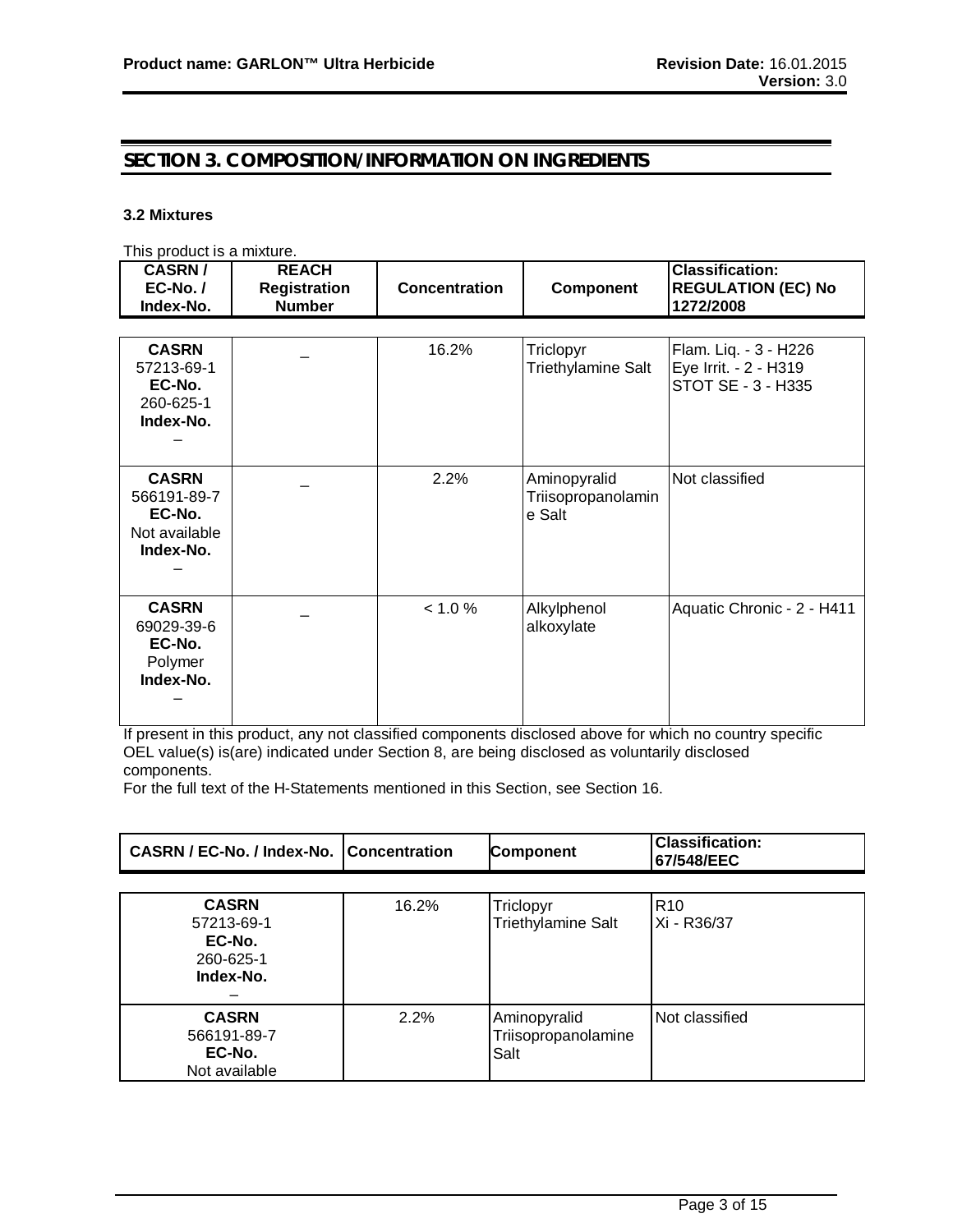| Index-No.<br>–                                               |         |                                   |  |
|--------------------------------------------------------------|---------|-----------------------------------|--|
| <b>CASRN</b><br>69029-39-6<br>EC-No.<br>Polymer<br>Index-No. | < 1.0 % | Alkylphenol alkoxylate N - R51/53 |  |

If present in this product, any not classified components disclosed above for which no country specific OEL value(s) is(are) indicated under Section 8, are being disclosed as voluntarily disclosed components.

For the full text of the R-phrases mentioned in this Section, see Section 16.

### **SECTION 4. FIRST AID MEASURES**

#### **4.1 Description of first aid measures**

**General advice:** First Aid responders should pay attention to self-protection and use the recommended protective clothing (chemical resistant gloves, splash protection). If potential for exposure exists refer to Section 8 for specific personal protective equipment.

**Inhalation:** Move person to fresh air. If person is not breathing, call an emergency responder or ambulance, then give artificial respiration; if by mouth to mouth use rescuer protection (pocket mask etc). Call a poison control center or doctor for treatment advice.

**Skin contact:** Take off contaminated clothing. Rinse skin immediately with plenty of water for 15-20 minutes. Call a poison control center or doctor for treatment advice.

**Eye contact:** Hold eyes open and rinse slowly and gently with water for 15-20 minutes. Remove contact lenses, if present, after the first 5 minutes, then continue rinsing eyes. Call a poison control center or doctor for treatment advice. Suitable emergency eye wash facility should be available in work area.

**Ingestion:** Call a poison control center or doctor immediately for treatment advice. Have person sip a glass of water if able to swallow. Do not induce vomiting unless told to do so by the poison control center or doctor. Never give anything by mouth to an unconscious person.

**4.2 Most important symptoms and effects, both acute and delayed:** Aside from the information found under Description of first aid measures (above) and Indication of immediate medical attention and special treatment needed (below), any additional important symptoms and effects are described in Section 11: Toxicology Information.

**4.3 Indication of any immediate medical attention and special treatment needed Notes to physician:** No specific antidote. Treatment of exposure should be directed at the control of symptoms and the clinical condition of the patient. Have the Safety Data Sheet, and if available, the product container or label with you when calling a poison control center or doctor, or going for treatment.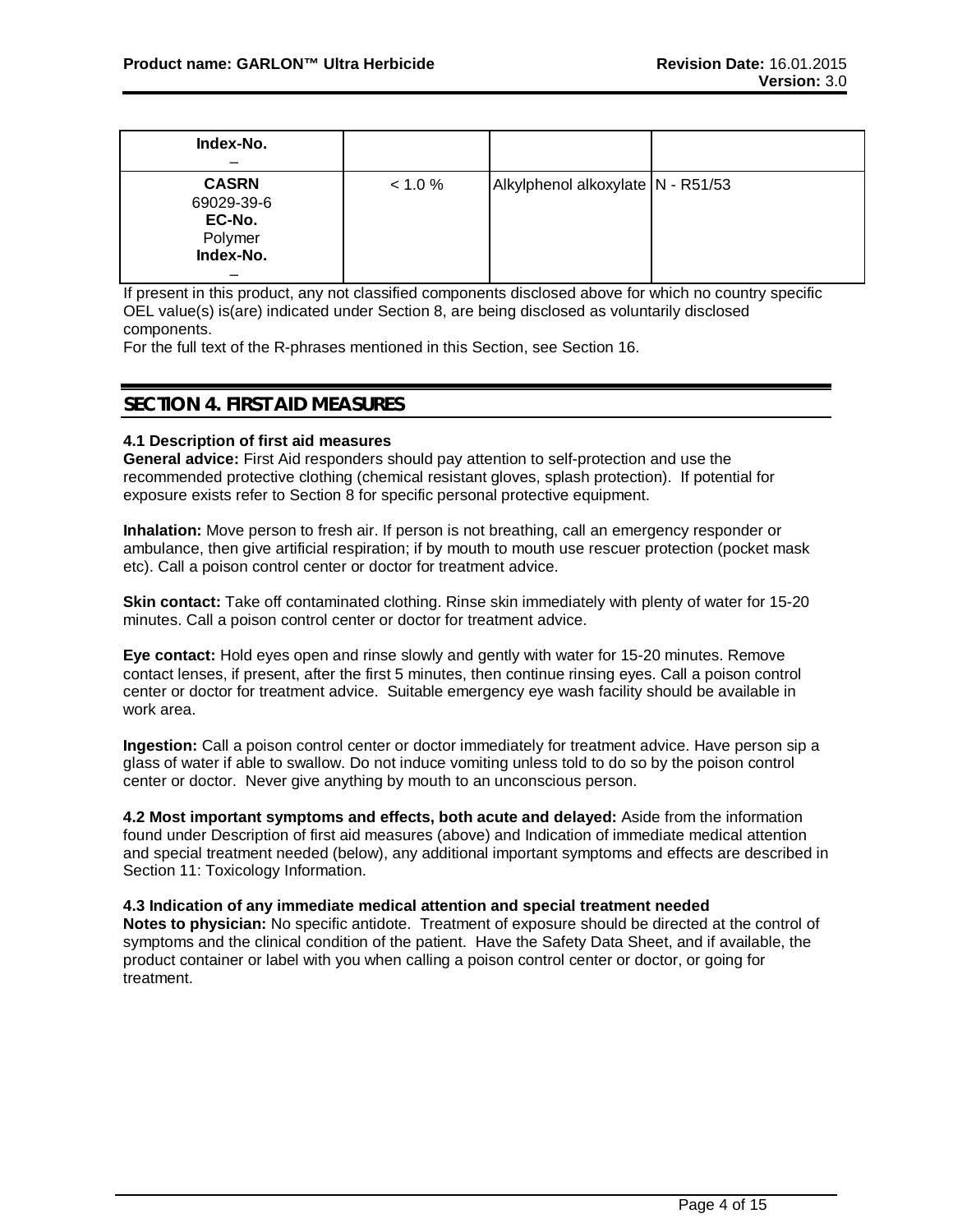### **SECTION 5. FIREFIGHTING MEASURES**

#### **5.1 Extinguishing media**

**Suitable extinguishing media:** To extinguish combustible residues of this product use water fog, carbon dioxide, dry chemical or foam. Dry chemical fire extinguishers. Carbon dioxide fire extinguishers. Foam. General purpose synthetic foams (including AFFF type) or protein foams are preferred if available. Alcohol resistant foams (ATC type) may function.

**Unsuitable extinguishing media:** no data available

#### **5.2 Special hazards arising from the substance or mixture**

**Hazardous combustion products:** During a fire, smoke may contain the original material in addition to combustion products of varying composition which may be toxic and/or irritating. Combustion products may include and are not limited to: Nitrogen oxides. Hydrogen chloride. Carbon monoxide. Carbon dioxide.

**Unusual Fire and Explosion Hazards:** This material will not burn until the water has evaporated. Residue can burn. May produce flash fire. If exposed to fire from another source and water is evaporated, exposure to high temperatures may cause toxic fumes.

#### **5.3 Advice for firefighters**

**Fire Fighting Procedures:** Keep people away. Isolate fire and deny unnecessary entry. Use water spray to cool fire exposed containers and fire affected zone until fire is out and danger of reignition has passed. To extinguish combustible residues of this product use water fog, carbon dioxide, dry chemical or foam. Contain fire water run-off if possible. Fire water run-off, if not contained, may cause environmental damage. Review the "Accidental Release Measures" and the "Ecological Information" sections of this (M)SDS.

**Special protective equipment for firefighters:** Wear positive-pressure self-contained breathing apparatus (SCBA) and protective fire fighting clothing (includes fire fighting helmet, coat, trousers, boots, and gloves). Avoid contact with this material during fire fighting operations. If contact is likely, change to full chemical resistant fire fighting clothing with self-contained breathing apparatus. If this is not available, wear full chemical resistant clothing with self-contained breathing apparatus and fight fire from a remote location. For protective equipment in post-fire or non-fire clean-up situations, refer to the relevant sections.

### **SECTION 6. ACCIDENTAL RELEASE MEASURES**

**6.1 Personal precautions, protective equipment and emergency procedures:** Isolate area. Keep unnecessary and unprotected personnel from entering the area. Refer to section 7, Handling, for additional precautionary measures. No smoking in area. Use appropriate safety equipment. For additional information, refer to Section 8, Exposure Controls and Personal Protection.

**6.2 Environmental precautions:** Prevent from entering into soil, ditches, sewers, waterways and/or groundwater. See Section 12, Ecological Information.

**6.3 Methods and materials for containment and cleaning up:** Contain spilled material if possible. Small spills: Absorb with materials such as: Clay. Dirt. Sand. Sweep up. Large spills: Contact Dow AgroSciences for clean-up assistance. See Section 13, Disposal Considerations, for additional information.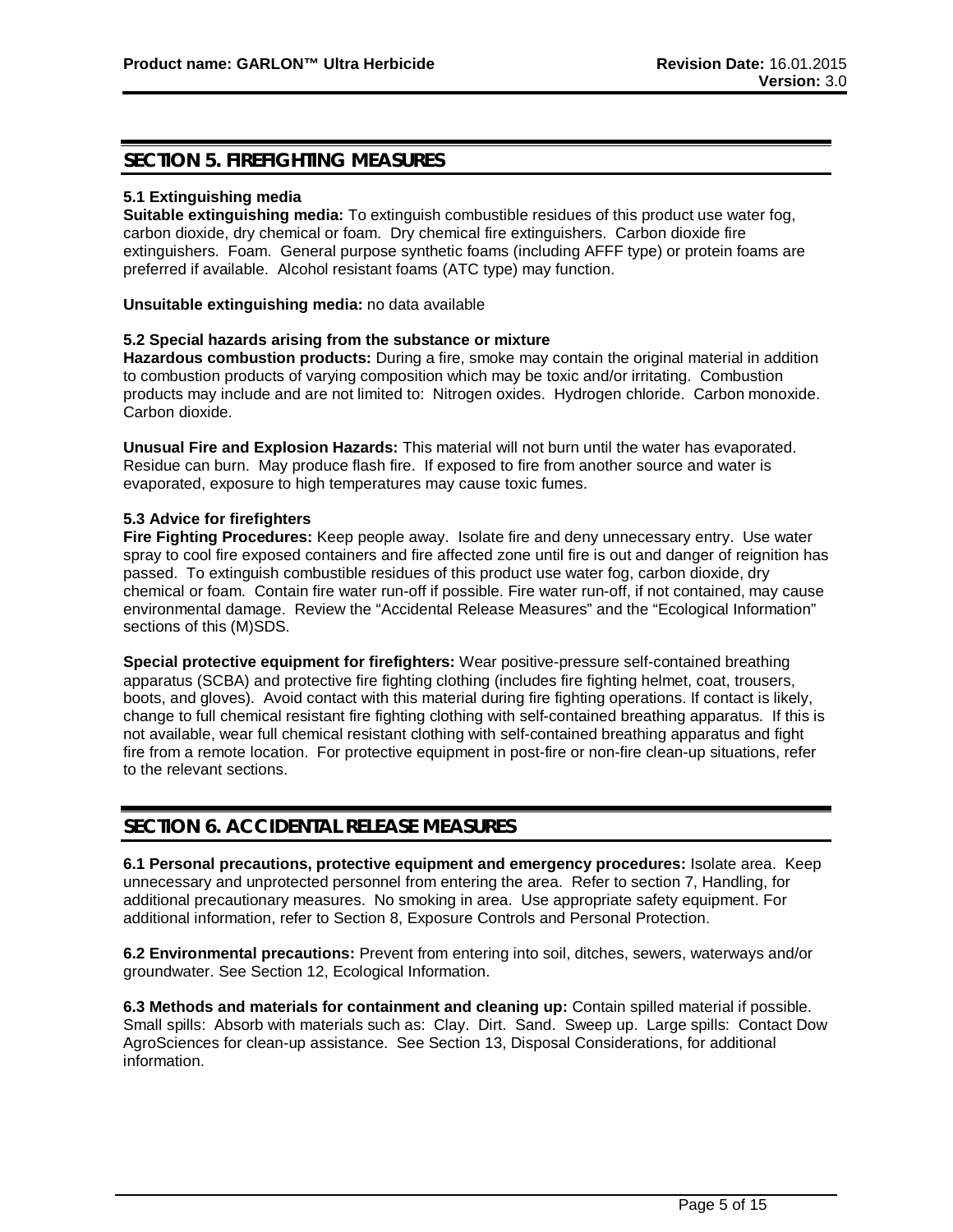**6.4 Reference to other sections:** References to other sections, if applicable, have been provided in the previous sub-sections.

### **SECTION 7. HANDLING AND STORAGE**

**7.1 Precautions for safe handling:** Keep away from heat, sparks and flame. Containers, even those that have been emptied, can contain vapors. Do not cut, drill, grind, weld, or perform similar operations on or near empty containers. Keep out of reach of children. Do not swallow. Avoid breathing vapor or mist. Avoid contact with eyes, skin, and clothing. Wash thoroughly after handling. Use with adequate ventilation.

**7.2 Conditions for safe storage, including any incompatibilities:** Store in a dry place. Store in original container. Keep container tightly closed when not in use. Do not store near food, foodstuffs, drugs or potable water supplies.

**7.3 Specific end use(s):** Refer to product label.

### **SECTION 8. EXPOSURE CONTROLS/PERSONAL PROTECTION**

#### **8.1 Control parameters**

Exposure limits are listed below, if they exist.

| <b>Component</b>             | <b>Regulation</b> | <b>Type of listing</b> | <b>Value/Notation</b> |
|------------------------------|-------------------|------------------------|-----------------------|
| Triclopyr Triethylamine Salt | Dow IHG           | TWA                    | $2 \text{ mg/m}$      |
|                              | Dow IHG           | TWA                    | SKIN, DSEN            |
| Alkylphenol alkoxylate       | Dow IHG           | TWA                    | $2 \text{ ma/m}$ 3    |

RECOMMENDATIONS IN THIS SECTION ARE FOR MANUFACTURING, COMMERCIAL BLENDING AND PACKAGING WORKERS. APPLICATORS AND HANDLERS SHOULD SEE THE PRODUCT LABEL FOR PROPER PERSONAL PROTECTIVE EQUIPMENT AND CLOTHING.

#### **8.2 Exposure controls**

**Engineering controls:** Use local exhaust ventilation, or other engineering controls to maintain airborne levels below exposure limit requirements or guidelines. If there are no applicable exposure I limit requirements or guidelines, general ventilation should be sufficient for most operations.

#### **Individual protection measures**

**Eye/face protection:** Use chemical goggles. Chemical goggles should be consistent with EN 166 or equivalent.

### **Skin protection**

**Hand protection:** Use chemical resistant gloves classified under Standard EN374: Protective gloves against chemicals and micro-organisms. Examples of preferred glove barrier materials include: Butyl rubber. Natural rubber ("latex"). Neoprene. Nitrile/butadiene rubber ("nitrile" or "NBR"). Polyethylene. Ethyl vinyl alcohol laminate ("EVAL"). Polyvinyl chloride ("PVC" or "vinyl"). When prolonged or frequently repeated contact may occur, a glove with a protection class of 4 or higher (breakthrough time greater than 120 minutes according to EN 374) is recommended. When only brief contact is expected, a glove with a protection class of 1 or higher (breakthrough time greater than 10 minutes according to EN 374) is recommended. Glove thickness alone is not a good indicator of the level of protection a glove **I** provides against a chemical substance as this level of protection is also highly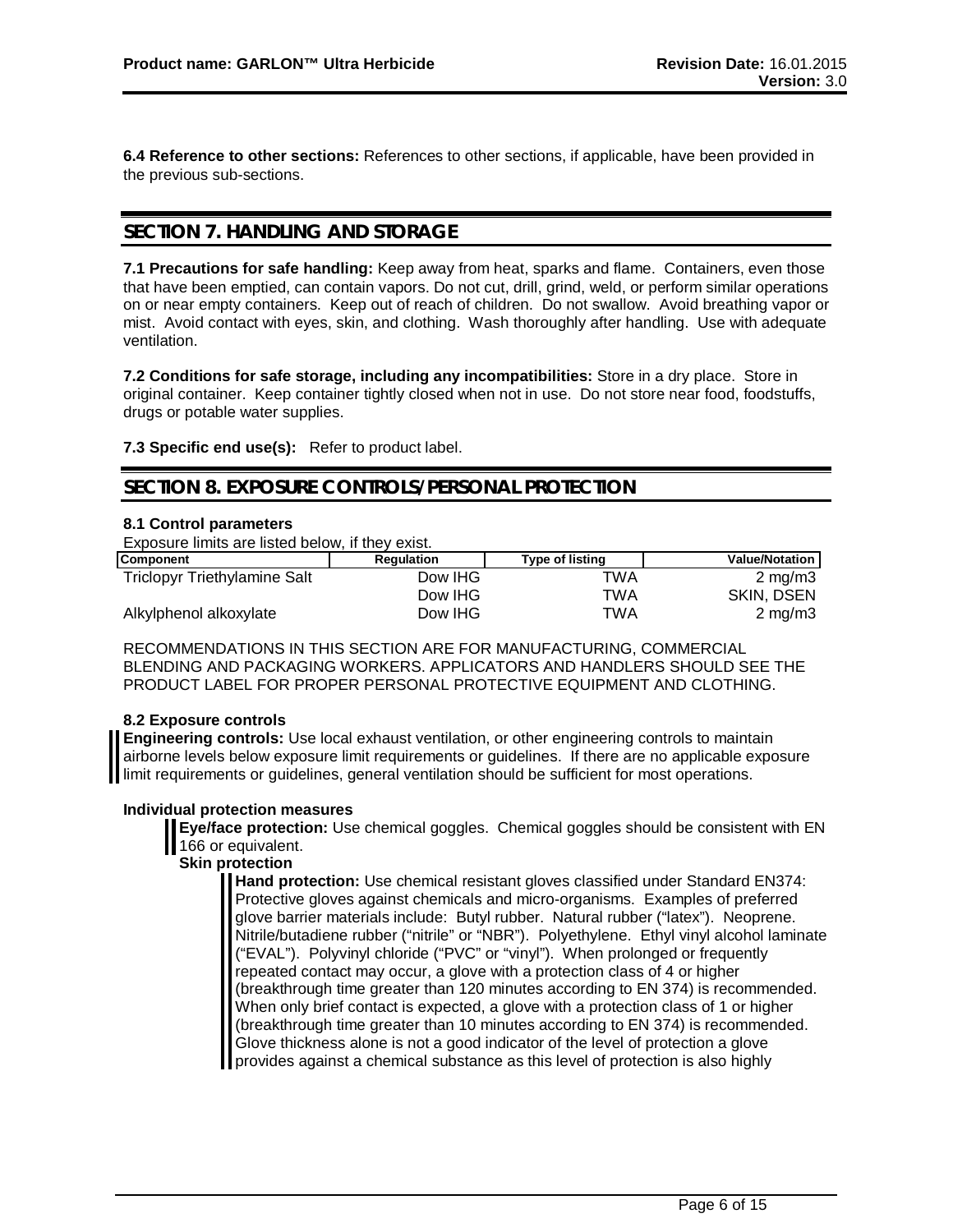dependent on the specific composition of the material that the glove is fabricated from. The thickness of the glove must, depending on model and type of material, generally be more than 0.35 mm to offer sufficient protection for prolonged and frequent contact with the substance. As an exception to this general rule it is known that multilayer laminate gloves may offer prolonged protection at thicknesses less than 0.35 mm. Other glove materials with a thickness of less than 0.35 mm may offer sufficient protection when only brief contact is expected. NOTICE: The selection of a specific glove for a particular application and duration of use in a workplace should also take into account all relevant workplace factors such as, but not limited to: Other chemicals which may be handled, physical requirements (cut/puncture protection, dexterity, thermal protection), potential body reactions to glove materials, as well as the instructions/specifications provided by the glove supplier.

**Other protection:** Use protective clothing chemically resistant to this material. Selection of specific items such as face shield, boots, apron, or full body suit will depend on the task.

**Respiratory protection:** Respiratory protection should be worn when there is a potential to exceed the exposure limit requirements or guidelines. If there are no applicable exposure limit requirements or guidelines, wear respiratory protection when adverse effects, such as respiratory irritation or discomfort have been experienced, or where indicated by your risk assessment process. For most conditions no respiratory protection should be needed; however, if discomfort is experienced, use an approved air-purifying respirator. Use the following CE approved air-purifying respirator: Organic vapor cartridge with a particulate pre-filter, type AP2.

#### **Environmental exposure controls**

See SECTION 7: Handling and storage and SECTION 13: Disposal considerations for measures to prevent excessive environmental exposure during use and waste disposal.

### **SECTION 9. PHYSICAL AND CHEMICAL PROPERTIES**

#### **9.1 Information on basic physical and chemical properties**

**Appearance**

| <b>Physical state</b>                           | Liquid.                       |
|-------------------------------------------------|-------------------------------|
| Color                                           | Red to brown                  |
| Odor                                            | Mild                          |
| <b>Odor Threshold</b>                           | No test data available        |
| рH                                              | 7.3                           |
| <b>Melting point/range</b>                      | Not applicable                |
| <b>Freezing point</b>                           | No test data available        |
| Boiling point (760 mmHg)                        | No test data available        |
| <b>Flash point</b>                              | closed cup 78.8 °C Closed Cup |
| <b>Evaporation Rate (Butyl Acetate)</b><br>= 1) | No test data available        |
| Flammability (solid, gas)                       | Not Applicable                |
| <b>Lower explosion limit</b>                    | No test data available        |
|                                                 |                               |
| <b>Upper explosion limit</b>                    | No test data available        |
| <b>Vapor Pressure</b>                           | No test data available        |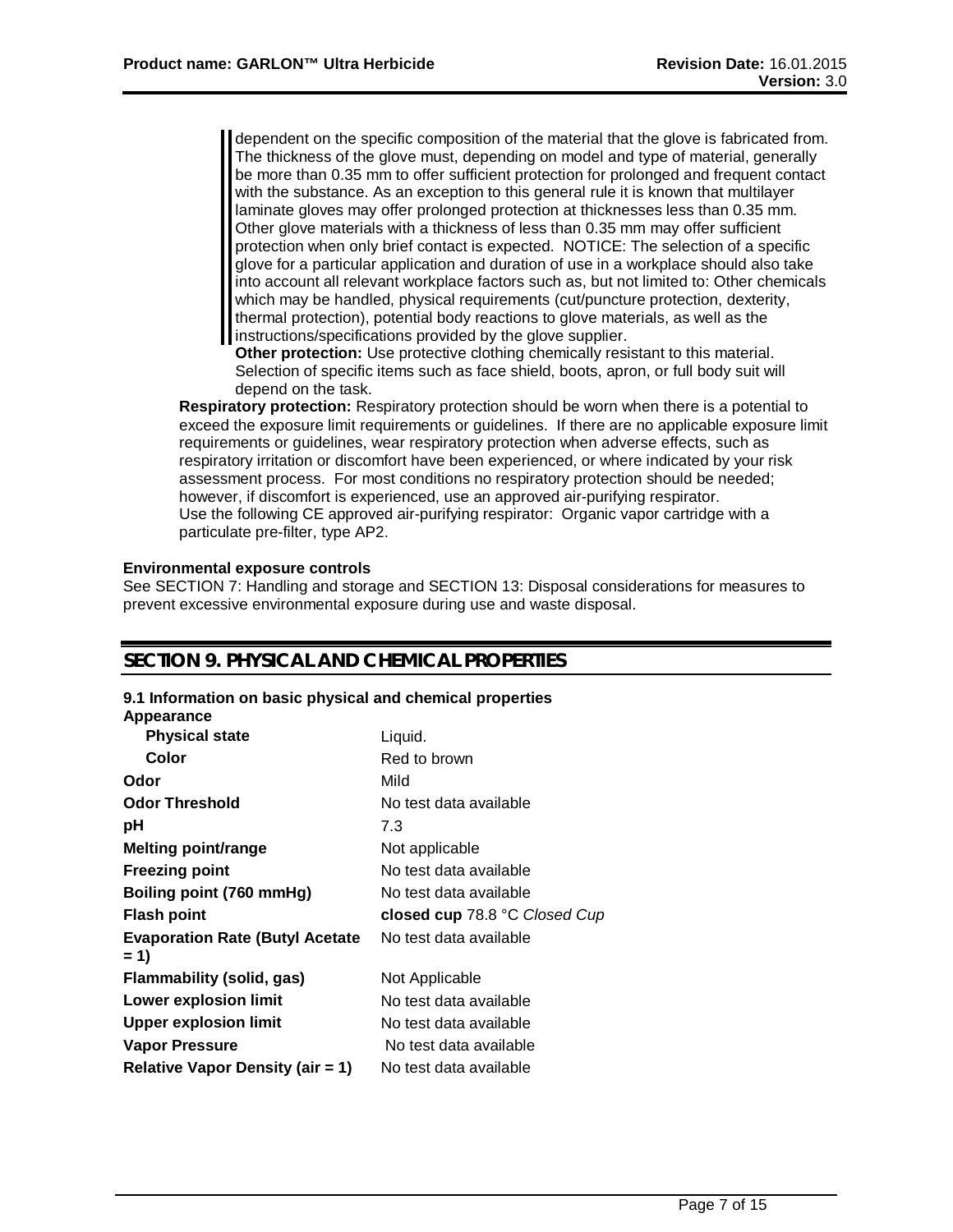| Relative Density (water $= 1$ )                   | 1.0528 Unspecified                |  |  |
|---------------------------------------------------|-----------------------------------|--|--|
| <b>Water solubility</b>                           | Soluble                           |  |  |
| <b>Partition coefficient: n-</b><br>octanol/water | no data available                 |  |  |
| <b>Auto-ignition temperature</b>                  | 92/69/EEC A15 none below 400 degC |  |  |
| <b>Decomposition temperature</b>                  | No test data available            |  |  |
| <b>Dynamic Viscosity</b>                          | $<$ 3 mPa.s                       |  |  |
| <b>Kinematic Viscosity</b>                        | No test data available            |  |  |
| <b>Explosive properties</b>                       | No.                               |  |  |
| <b>Oxidizing properties</b>                       | No.                               |  |  |
| 9.2 Other information                             |                                   |  |  |
| <b>Liquid Density</b>                             | 1.0528 g/cm3Digital density meter |  |  |
| <b>Molecular weight</b>                           | no data available                 |  |  |

NOTE: The physical data presented above are typical values and should not be construed as a specification.

## **SECTION 10. STABILITY AND REACTIVITY**

**10.1 Reactivity:** No dangerous reaction known under conditions of normal use.

**10.2 Chemical stability:** Thermally stable at recommended temperatures and pressures.

**10.3 Possibility of hazardous reactions:** Polymerization will not occur.

**10.4 Conditions to avoid:** Active ingredient decomposes at elevated temperatures. Generation of gas during decomposition can cause pressure in closed systems.

**10.5 Incompatible materials:** Avoid contact with: Oxidizers.

**10.6 Hazardous decomposition products:** Decomposition products depend upon temperature, air supply and the presence of other materials. Decomposition products can include and are not limited to: Hydrogen chloride. Nitrogen oxides. Toxic gases are released during decomposition.

### **SECTION 11. TOXICOLOGICAL INFORMATION**

*Toxicological information on this product or its components appear in this section when such data is available.*

### **11.1 Information on toxicological effects Acute toxicity**

**Acute oral toxicity**

Low toxicity if swallowed. Small amounts swallowed incidentally as a result of normal handling operations are not likely to cause injury; however, swallowing larger amounts may cause injury.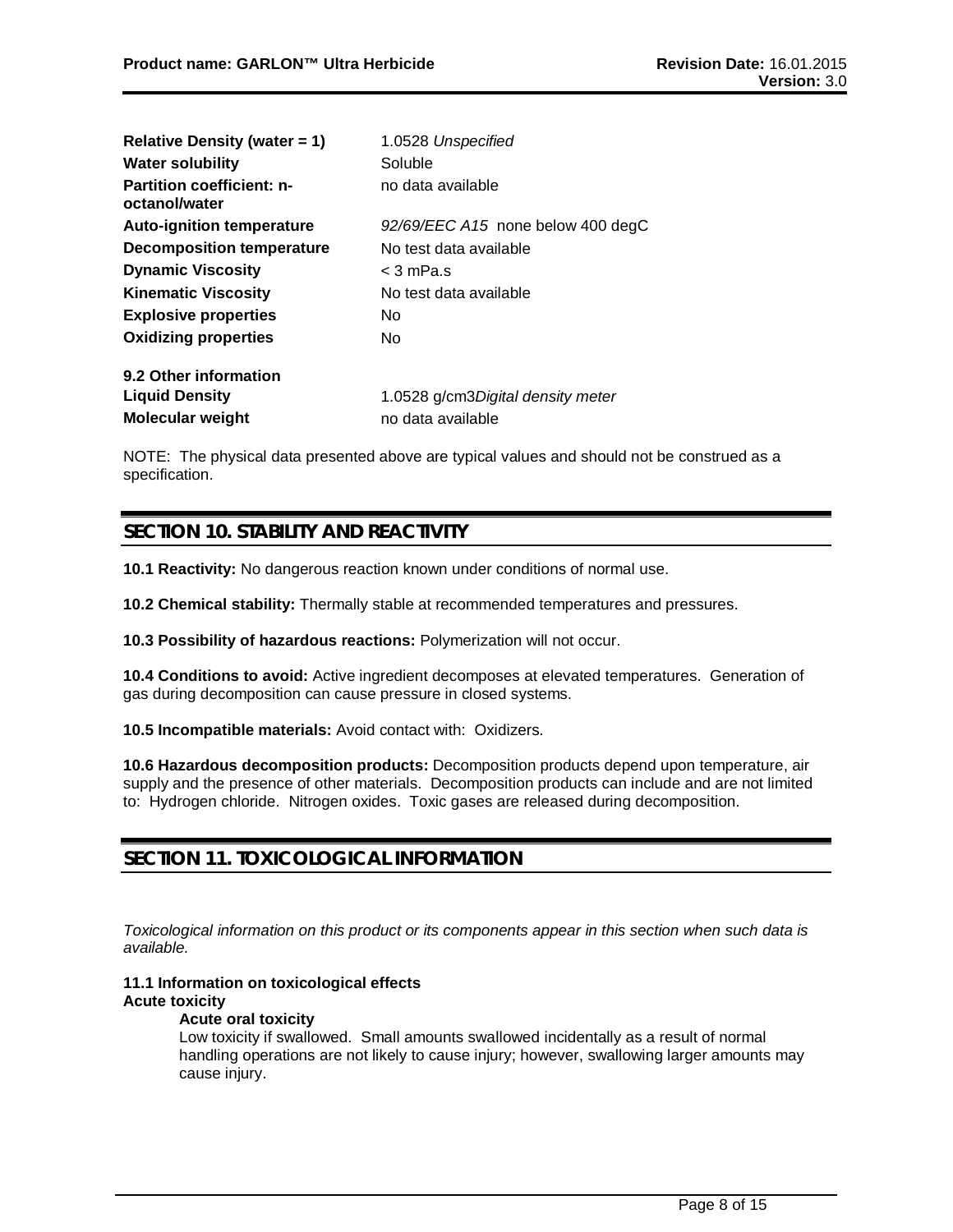As product: LD50, Rat, female, 3,752 mg/kg

#### **Acute dermal toxicity**

Prolonged skin contact is unlikely to result in absorption of harmful amounts.

As product: LD50, Rat, > 5,000 mg/kg

#### **Acute inhalation toxicity**

Prolonged exposure is not expected to cause adverse effects. Based on the available data, respiratory irritation was not observed.

As product: LC50, Rat, 4 Hour, dust/mist, > 5.34 mg/l No deaths occurred at this concentration.

#### **Skin corrosion/irritation**

Brief contact may cause skin irritation with local redness.

#### **Serious eye damage/eye irritation**

May cause moderate eye irritation. May cause slight corneal injury.

#### **Sensitization**

Did not demonstrate the potential for contact allergy in mice.

For respiratory sensitization: No relevant data found.

#### **Specific Target Organ Systemic Toxicity (Single Exposure)**

Contains component(s) which are classified as specific target organ toxicant, single exposure, category 3.

#### **Specific Target Organ Systemic Toxicity (Repeated Exposure)**

For similar active ingredient(s). Triclopyr. Aminopyralid. In animals, effects have been reported on the following organs: Kidney. Liver. Gastrointestinal tract.

#### **Carcinogenicity**

For similar active ingredient(s). Triclopyr. Aminopyralid. Did not cause cancer in laboratory animals.

#### **Teratogenicity**

For similar active ingredient(s). Triclopyr. Aminopyralid. Did not cause birth defects or other effects in the fetus even at doses which caused toxic effects in the mother.

#### **Reproductive toxicity**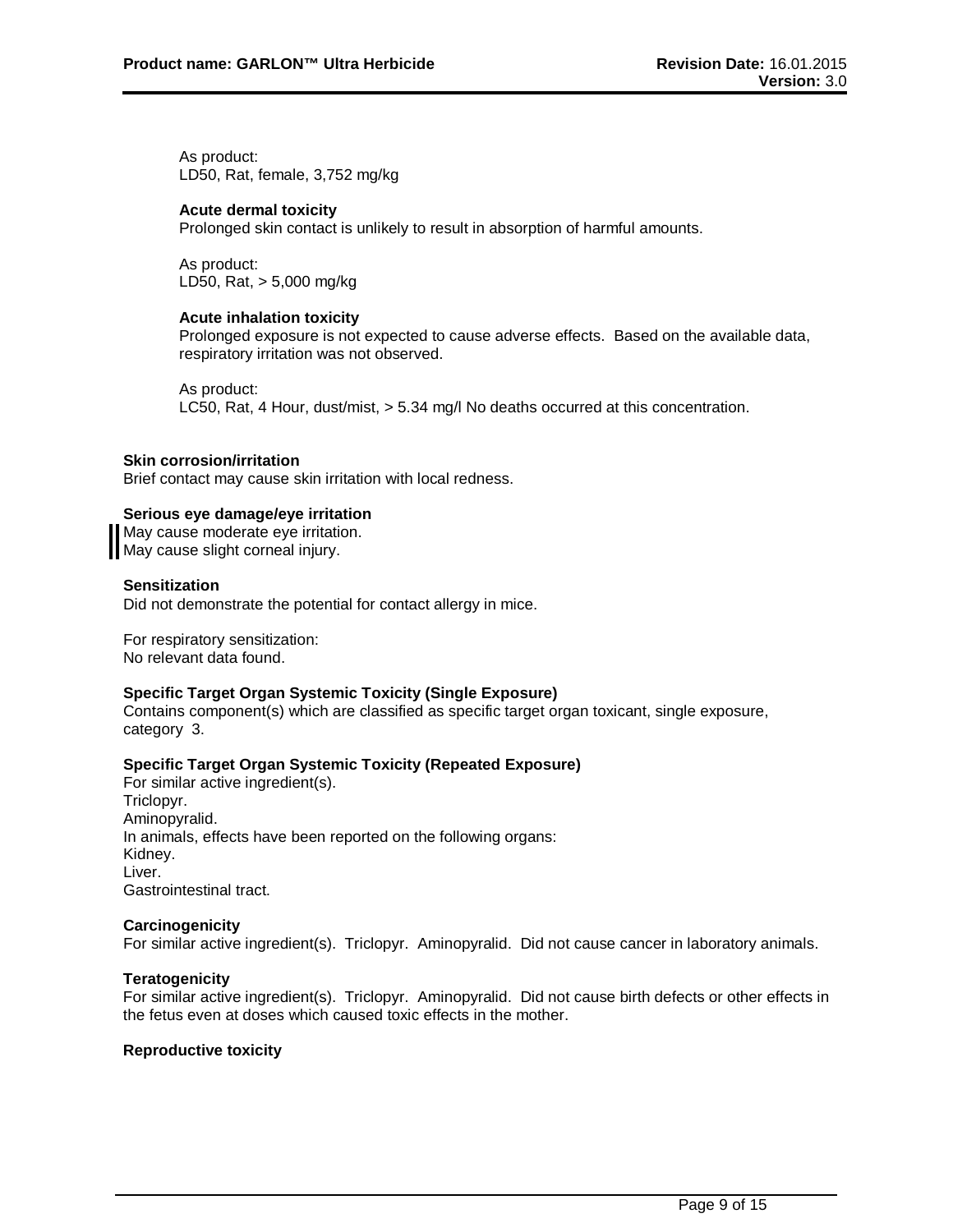For similar active ingredient(s). Triclopyr. In laboratory animal studies, effects on reproduction have been seen only at doses that produced significant toxicity to the parent animals.

For similar active ingredient(s). Aminopyralid. In animal studies, did not interfere with reproduction.

#### **Mutagenicity**

For similar active ingredient(s). Aminopyralid. Triclopyr. In vitro genetic toxicity studies were predominantly negative. Animal genetic toxicity studies were negative.

#### **Aspiration Hazard**

Based on available information, aspiration hazard could not be determined.

### **SECTION 12. ECOLOGICAL INFORMATION**

*Ecotoxicological information on this product or its components appear in this section when such data is available.*

#### **12.1 Toxicity**

#### **Acute toxicity to fish**

Material is toxic to aquatic organisms (LC50/EC50/IC50 between 1 and 10 mg/L in the most sensitive species).

LC50, Oncorhynchus mykiss (rainbow trout), flow-through test, 96 Hour, > 800 mg/l, OECD Test Guideline 203 or Equivalent

#### **Acute toxicity to aquatic invertebrates**

EC50, Daphnia magna (Water flea), flow-through test, 48 Hour, > 800 mg/l, OECD Test Guideline 202 or Equivalent

#### **Acute toxicity to algae/aquatic plants**

ErC50, diatom Navicula sp., 96 Hour, Growth rate inhibition, > 100 mg/l, Method Not Specified.

ErC50, Myriophyllum spicaturn, 14 d, > 1 mg/l

#### **Toxicity to Above Ground Organisms**

Material is slightly toxic to birds on an acute basis (LD50 between 501 and 2000 mg/kg).

oral LD50, Colinus virginianus (Bobwhite quail), 1839mg/kg bodyweight.

oral LD50, Apis mellifera (bees), 48 Hour, 133.0micrograms/bee

contact LD50, Apis mellifera (bees), 48 Hour, > 191.6micrograms/bee

#### **Toxicity to soil-dwelling organisms**

LC50, Eisenia fetida (earthworms), 14 d, > 0.3508 mg/kg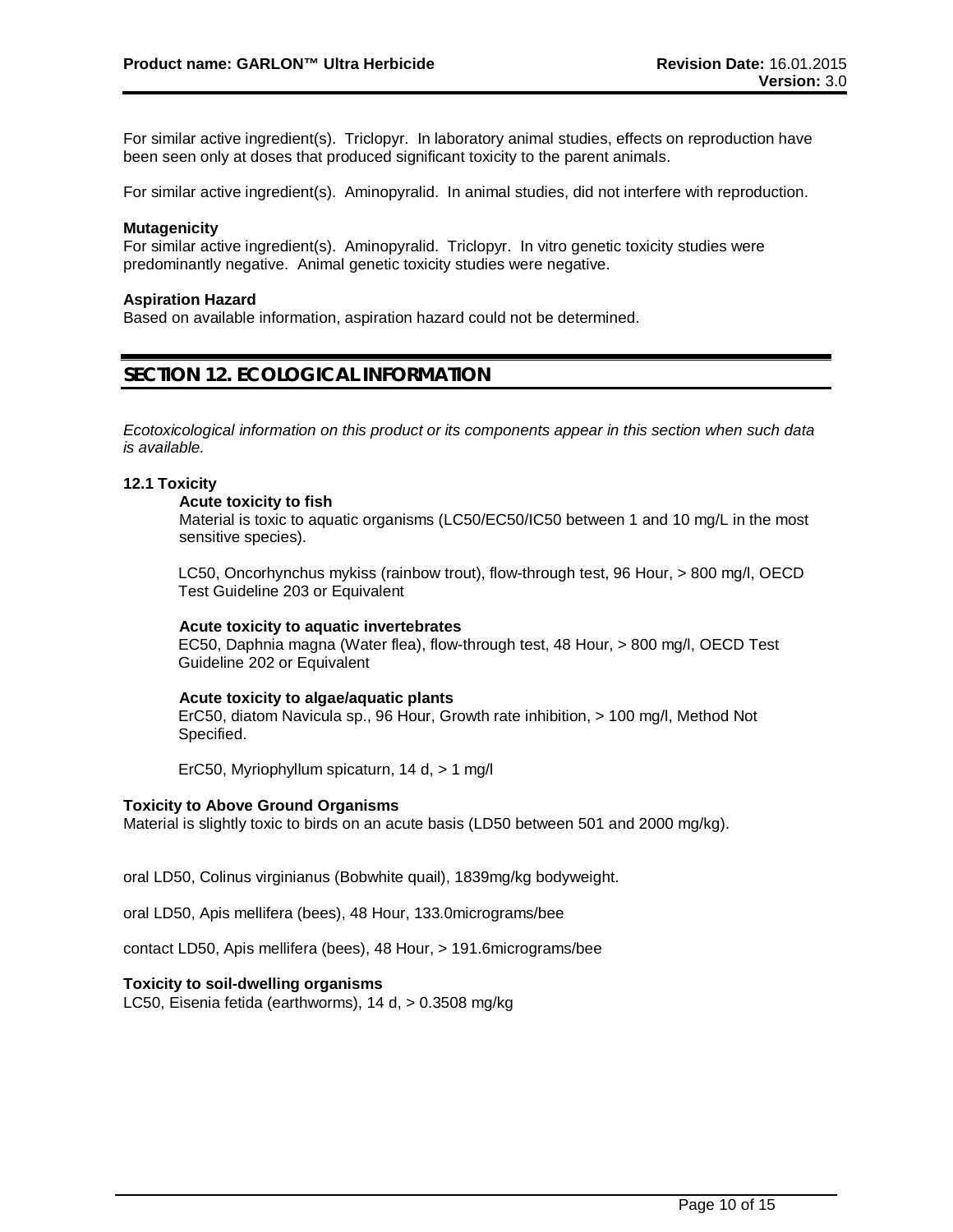#### **12.2 Persistence and degradability**

#### **Triclopyr Triethylamine Salt**

**Biodegradability:** For similar active ingredient(s). Triclopyr. Based on stringent OECD test guidelines, this material cannot be considered as readily biodegradable; however, these results do not necessarily mean that the material is not biodegradable under environmental conditions.

### **Aminopyralid Triisopropanolamine Salt**

**Biodegradability:** For similar material(s): Aminopyralid. Material is not readily biodegradable according to OECD/EEC guidelines.

#### **Alkylphenol alkoxylate**

**Biodegradability:** Based on stringent OECD test guidelines, this material cannot be considered as readily biodegradable; however, these results do not necessarily mean that the material is not biodegradable under environmental conditions.

#### **12.3 Bioaccumulative potential**

#### **Triclopyr Triethylamine Salt**

**Bioaccumulation:** For similar active ingredient(s). Bioconcentration potential is low (BCF < 100 or Log Pow < 3).

#### **Aminopyralid Triisopropanolamine Salt**

**Bioaccumulation:** For similar active ingredient(s). Aminopyralid. Bioconcentration potential is low (BCF  $<$  100 or Log Pow  $<$  3).

#### **Alkylphenol alkoxylate**

**Bioaccumulation:** No bioconcentration is expected because of the relatively high water solubility. May foam in water.

#### **12.4 Mobility in soil**

#### **Triclopyr Triethylamine Salt**

For similar active ingredient(s). Potential for mobility in soil is very high (Koc between 0 and 50).

#### **Aminopyralid Triisopropanolamine Salt**

For similar active ingredient(s). Aminopyralid. Potential for mobility in soil is very high (Koc between 0 and 50).

#### **Alkylphenol alkoxylate**

No data available.

#### **12.5 Results of PBT and vPvB assessment**

#### **Triclopyr Triethylamine Salt**

This substance is not considered to be persistent, bioaccumulating and toxic (PBT). This substance is not considered to be very persistent and very bioaccumulating (vPvB).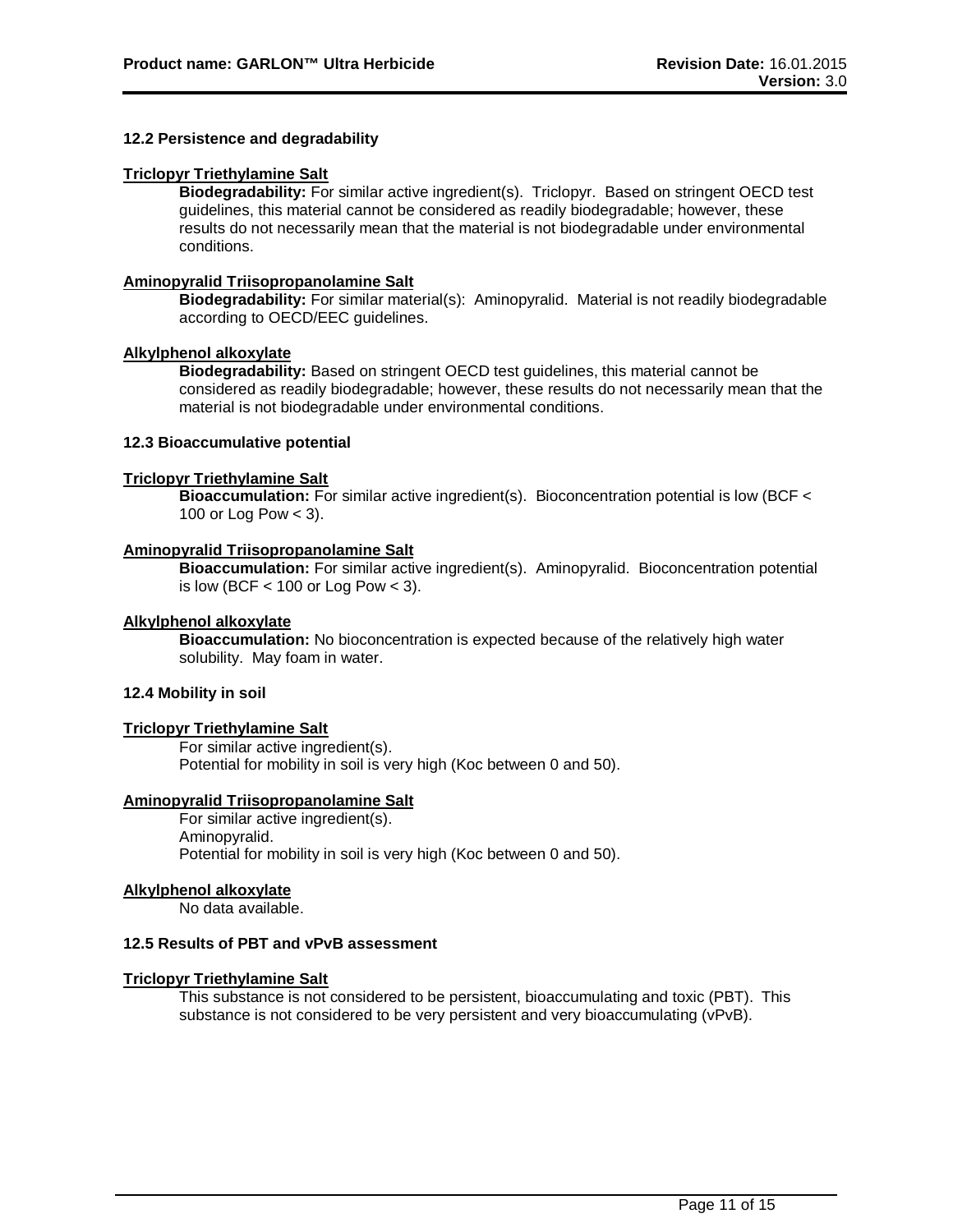#### **Aminopyralid Triisopropanolamine Salt**

This substance is not considered to be persistent, bioaccumulating and toxic (PBT). This substance is not considered to be very persistent and very bioaccumulating (vPvB).

#### **Alkylphenol alkoxylate**

This substance has not been assessed for persistence, bioaccumulation and toxicity (PBT).

#### **12.6 Other adverse effects**

#### **Triclopyr Triethylamine Salt**

This substance is not in Annex I of Regulation (EC) No 1005/2009 on substances that deplete the ozone layer.

#### **Aminopyralid Triisopropanolamine Salt**

No relevant data found.

#### **Alkylphenol alkoxylate**

This substance is not in Annex I of Regulation (EC) No 1005/2009 on substances that deplete the ozone layer.

### **SECTION 13. DISPOSAL CONSIDERATIONS**

#### **13.1 Waste treatment methods**

If wastes and/or containers cannot be disposed of according to the product label directions, disposal of this material must be in accordance with your local or area regulatory authorities. This information presented below only applies to the material as supplied. The identification based on characteristic(s) or listing may not apply if the material has been used or otherwise contaminated. It is the responsibility of the waste generator to determine the toxicity and physical properties of the material generated to determine the proper waste identification and disposal methods in compliance with applicable regulations. If the material as supplied becomes a waste, follow all applicable regional, national and local laws.

The definitive assignment of this material to the appropriate EWC group and thus its proper EWC code will depend on the use that is made of this material. Contact the authorized waste disposal services.

### **SECTION 14. TRANSPORT INFORMATION**

#### **Classification for ROAD and Rail transport (ADR/RID):**

|      | 14.1 UN number                                       | Not applicable                                                       |
|------|------------------------------------------------------|----------------------------------------------------------------------|
|      | 14.2 Proper shipping name                            | Not regulated for transport                                          |
| 14.3 | Class                                                | Not applicable                                                       |
|      | 14.4 Packing group                                   | Not applicable                                                       |
|      | 14.5 Environmental hazards                           | Not considered environmentally hazardous based on<br>available data. |
|      | 14.6 Special precautions for user No data available. |                                                                      |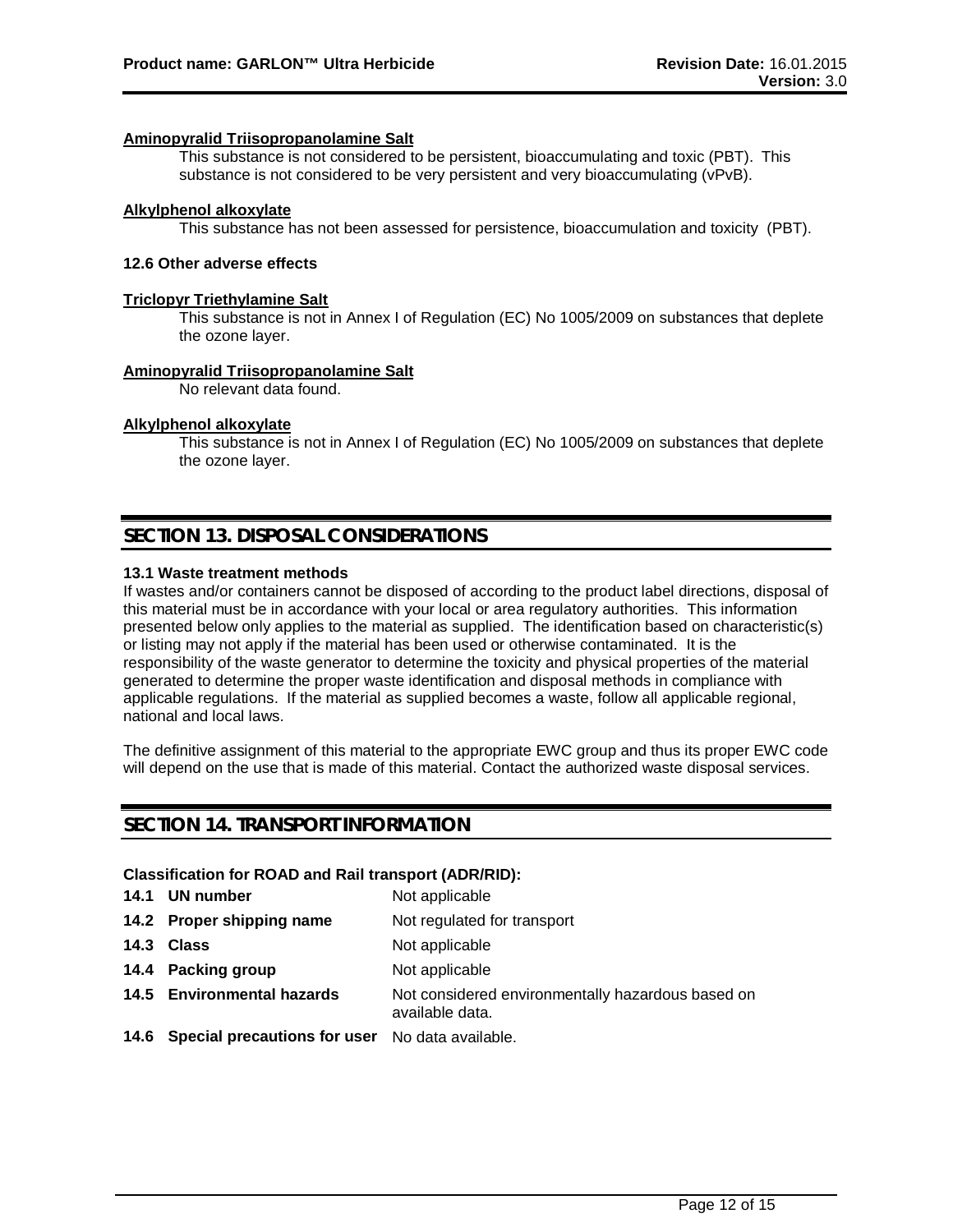**Classification for SEA transport (IMO-IMDG):**

| 14.1 | <b>UN number</b>                                                                                   | Not applicable                                              |
|------|----------------------------------------------------------------------------------------------------|-------------------------------------------------------------|
|      | 14.2 Proper shipping name                                                                          | Not regulated for transport                                 |
| 14.3 | <b>Class</b>                                                                                       | Not applicable                                              |
| 14.4 | <b>Packing group</b>                                                                               | Not applicable                                              |
| 14.5 | <b>Environmental hazards</b>                                                                       | Not considered as marine pollutant based on available data. |
| 14.6 | Special precautions for user                                                                       | No data available.                                          |
|      | 14.7 Transport in bulk according<br>to Annex I or II of MARPOL<br>73/78 and the IBC or IGC<br>Code | Consult IMO regulations before transporting ocean bulk      |
|      | <b>Classification for AIR transport (IATA/ICAO):</b>                                               |                                                             |
| 14.1 | <b>UN number</b>                                                                                   | Not applicable                                              |
|      | 14.2 Proper shipping name                                                                          | Not regulated for transport                                 |
| 14.3 | <b>Class</b>                                                                                       | Not applicable                                              |
|      | 14.4 Packing group                                                                                 | Not applicable                                              |
| 14.5 | <b>Environmental hazards</b>                                                                       | Not applicable                                              |
|      | 14.6 Special precautions for user                                                                  | No data available.                                          |

This information is not intended to convey all specific regulatory or operational requirements/information relating to this product. Transportation classifications may vary by container volume and may be influenced by regional or country variations in regulations. Additional transportation system information can be obtained through an authorized sales or customer service representative. It is the responsibility of the transporting organization to follow all applicable laws, regulations and rules relating to the transportation of the material.

### **SECTION 15. REGULATORY INFORMATION**

#### **15.1 Safety, health and environmental regulations/legislation specific for the substance or mixture**

### **REACh Regulation (EC) No 1907/2006**

This product contains only components that have been either pre-registered, registered, are exempt from registration, are regarded as registered or are not subject to registration according to Regulation (EC) No. 1907/2006 (REACH)., The aforementioned indications of the REACH registration status are provided in good faith and believed to be accurate as of the effective date shown above. However, no warranty, express or implied, is given. It is the buyer´s/user´s responsibility to ensure that his/her understanding of the regulatory status of this product is correct.

#### **Other regulations**

Registration Number: MAPP 16211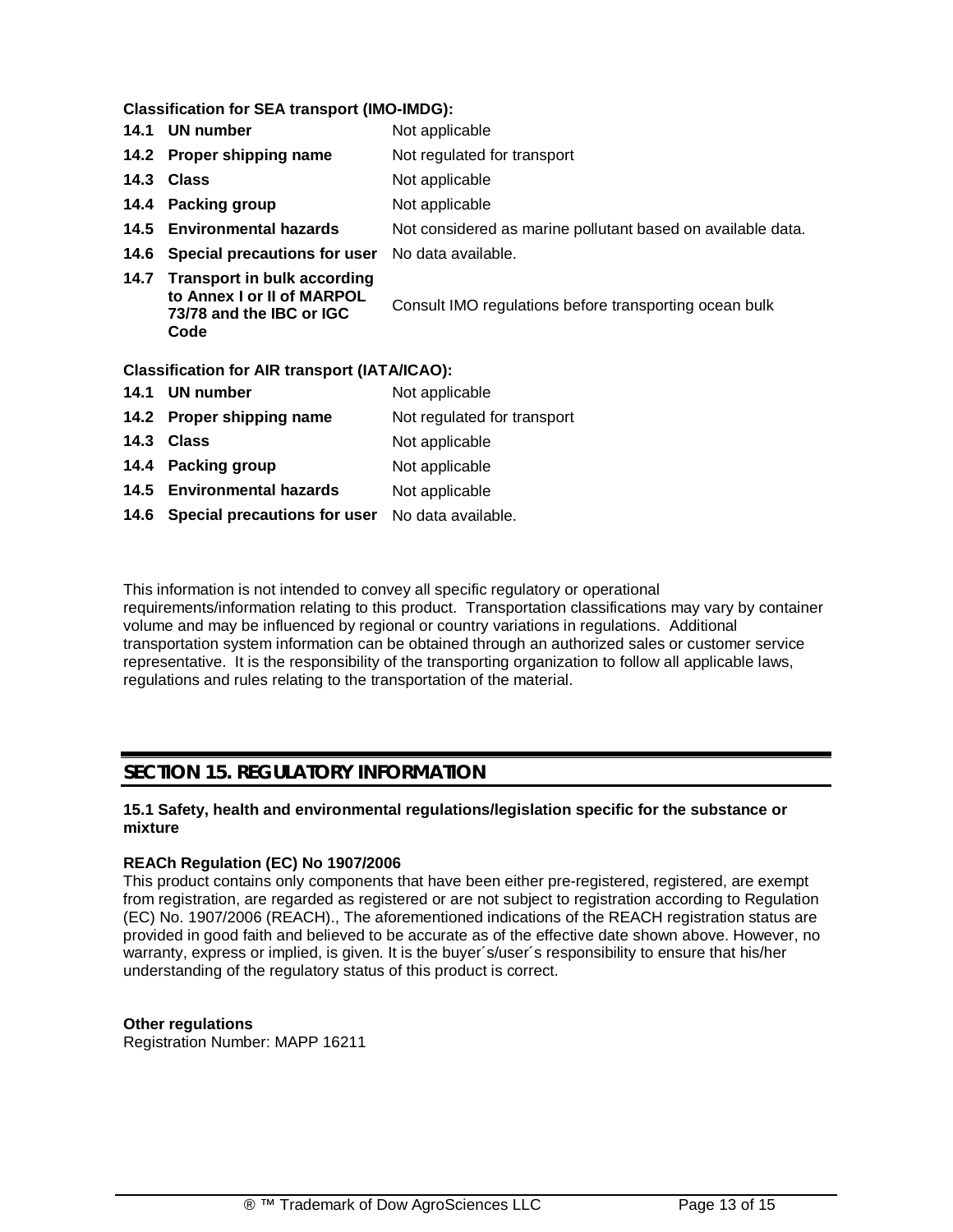#### **15.2 Chemical Safety Assessment**

For proper and safe use of this product, please refer to the approval conditions laid down on the product label.

### **SECTION 16. OTHER INFORMATION**

#### **Other information**

The data given in this Safety Data Sheet are recognized as valid and approved by our company. The national Competent Authority has determined its classification based on other criteria. Our company abides by the applicable national decision and has therefore implemented the mandated classifications, however, the approved company data will still be presented.

#### **Full text of H-Statements referred to under sections 2 and 3.**

| H <sub>226</sub> | Flammable liquid and vapour.                     |
|------------------|--------------------------------------------------|
| H <sub>319</sub> | Causes serious eye irritation.                   |
| H335             | May cause respiratory irritation.                |
| H411             | Toxic to aquatic life with long lasting effects. |

#### **Full text of R-phrases referred to under sections 2 and 3**

|                 | <u>I dii leat of It-philases felefred to dilder sections z and J</u>                             |
|-----------------|--------------------------------------------------------------------------------------------------|
| R <sub>10</sub> | Flammable.                                                                                       |
| R36/37          | Irritating to eyes and respiratory system.                                                       |
| R51/53          | Toxic to aquatic organisms, may cause long-term adverse effects in the aquatic<br>environment.   |
| R52/53          | Harmful to aquatic organisms, may cause long-term adverse effects in the<br>aquatic environment. |
| R63             | Possible risk of harm to the unborn child.                                                       |

#### **Classification and procedure used to derive the classification for mixtures according to Regulation (EC) No 1272/2008**

Eye Irrit. - 2 - H319 - On basis of test data. STOT SE - 3 - H335 - Calculation method

#### **Revision**

Identification Number: 101223403 / A293 / Issue Date: 16.01.2015 / Version: 3.0 DAS Code: GF-1883 Most recent revision(s) are noted by the bold, double bars in left-hand margin throughout this document.

#### **Legend**

| Dow IHG    | Dow Industrial Hygiene Guideline   |
|------------|------------------------------------|
| SKIN, DSEN | Absorbed via Skin, Skin Sensitizer |
| <b>TWA</b> | Time Weighted Average (TWA):       |

#### **Information Source and References**

This SDS is prepared by Product Regulatory Services and Hazard Communications Groups from information supplied by internal references within our company.

DOW AGROSCIENCES LIMITED urges each customer or recipient of this (M)SDS to study it carefully and consult appropriate expertise, as necessary or appropriate, to become aware of and understand the data contained in this (M)SDS and any hazards associated with the product. The information